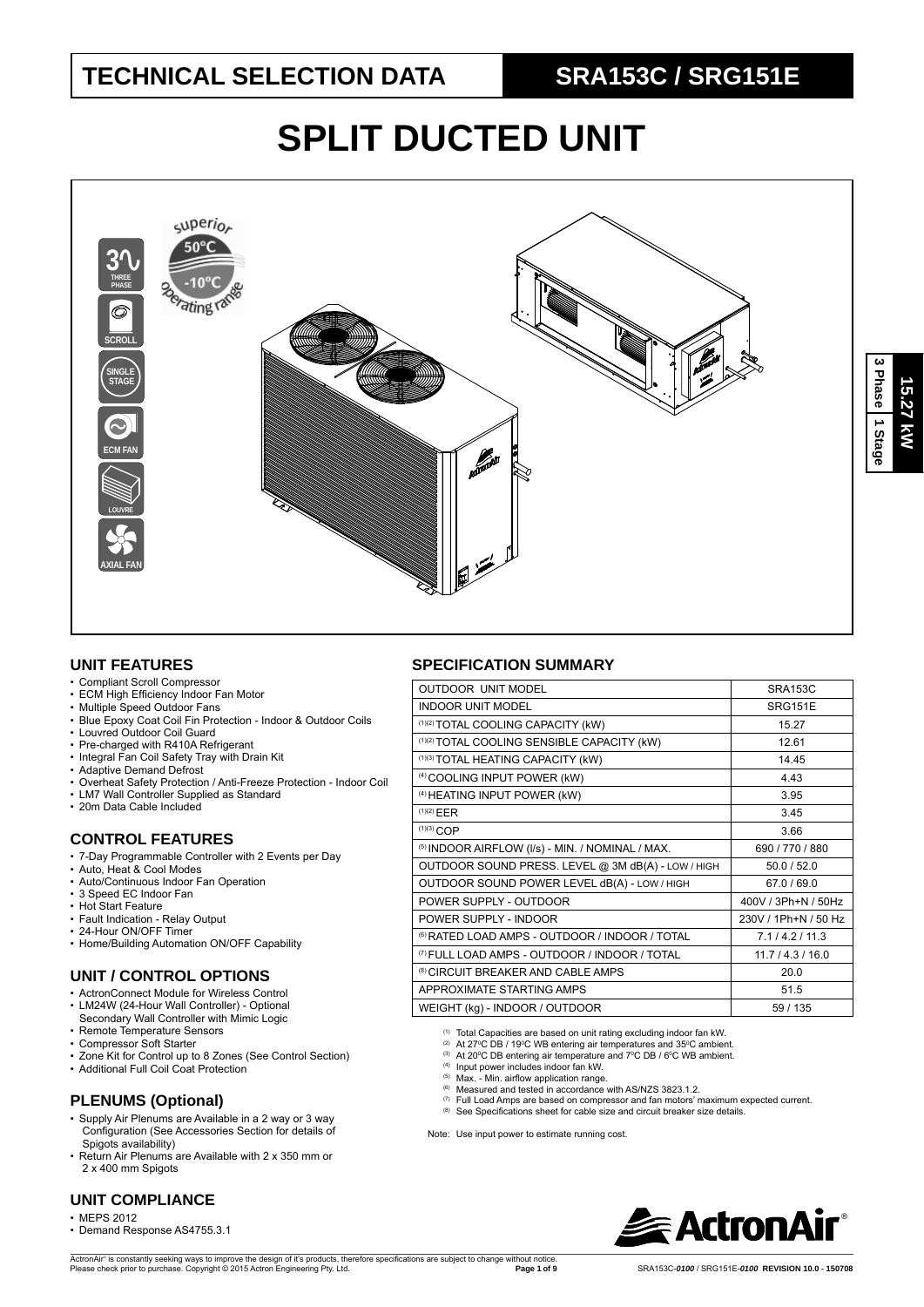# **CAPACITY SELECTION DATA SRA153C / SRG151E**

|                     | <b>COOLING PERFORMANCE</b> |                 |      |       |       |       |       |       |                                         |       |       |       |       |
|---------------------|----------------------------|-----------------|------|-------|-------|-------|-------|-------|-----------------------------------------|-------|-------|-------|-------|
| <b>AIR ENTERING</b> |                            | <b>TOTAL</b>    |      |       |       |       |       |       | <b>TOTAL SENSIBLE CAPACITY - KW</b>     |       |       |       |       |
| <b>OUTDOOR</b>      | <b>INDOOR</b>              | <b>CAPACITY</b> |      |       |       |       |       |       | AT DB TEMPERATURE ONTO INDOOR COIL - °C |       |       |       |       |
| DB-°C               | $WB - 0C$                  | kW              | 20   | 21    | 22    | 23    | 24    | 25    | 26                                      | 27    | 28    | 29    | 30    |
|                     | 16                         | 15.97           | 9.67 | 10.58 | 11.48 | 12.36 | 13.23 | 13.95 |                                         |       |       |       |       |
|                     | 17                         | 15.97           | 8.78 | 9.65  | 10.56 | 11.46 | 12.36 | 13.22 | 14.01                                   |       |       |       |       |
| 25                  | 18                         | 16.29           | 7.82 | 8.75  | 9.63  | 10.55 | 11.45 | 12.33 | 13.23                                   | 14.05 | 14.79 |       |       |
|                     | 19                         | 16.70           | 6.85 | 7.80  | 8.75  | 9.61  | 10.52 | 11.42 | 12.32                                   | 13.21 | 14.05 | 14.83 | 15.51 |
|                     | 20                         | 17.07           | 5.85 | 6.82  | 7.77  | 8.72  | 9.58  | 10.49 | 11.39                                   | 12.30 | 13.19 | 14.04 | 14.85 |
|                     | $\overline{21}$            | 17.56           |      | 5.83  | 6.78  | 7.75  | 8.68  | 9.54  | 10.47                                   | 11.36 | 12.25 | 13.16 | 14.02 |
|                     | $\overline{22}$            | 18.00           |      |       | 5.81  | 6.75  | 7.71  | 8.65  | 9.58                                    | 10.42 | 11.32 | 12.23 | 13.12 |
|                     | 16                         | 15.42           | 9.40 | 10.30 | 11.20 | 12.08 | 12.91 | 13.55 |                                         |       |       |       |       |
|                     | 17                         | 15.39           | 8.51 | 9.38  | 10.30 | 11.20 | 12.08 | 12.93 | 13.70                                   |       |       |       |       |
|                     | 18                         | 15.67           | 7.57 | 8.50  | 9.36  | 10.28 | 11.17 | 12.06 | 12.93                                   | 13.76 | 14.39 |       |       |
| 30                  | $\overline{19}$            | 15.99           | 6.60 | 7.55  | 8.48  | 9.35  | 10.26 | 11.16 | 12.05                                   | 12.92 | 13.76 | 14.51 |       |
|                     | 20                         | 16.39           | 5.62 | 6.58  | 7.53  | 8.46  | 9.33  | 10.24 | 11.14                                   | 12.03 | 12.91 | 13.77 | 14.56 |
|                     | 21                         | 16.86           |      | 5.58  | 6.54  | 7.49  | 8.44  | 9.31  | 10.20                                   | 11.11 | 12.02 | 12.88 | 13.74 |
|                     | $\overline{22}$            | 17.28           |      |       | 5.55  | 6.51  | 7.46  | 8.40  | 9.26                                    | 10.17 | 11.08 | 11.97 | 12.85 |
|                     | 16                         | 14.82           | 9.11 | 10.02 | 10.91 | 11.77 | 12.55 |       |                                         |       |       |       |       |
|                     | 17                         | 14.82           | 8.23 | 9.10  | 10.01 | 10.90 | 11.77 | 12.60 | 13.31                                   |       |       |       |       |
|                     | $\overline{18}$            | 15.01           | 7.29 | 8.21  | 9.08  | 9.99  | 10.88 | 11.76 | 12.62                                   | 13.42 |       |       |       |
| 35                  | 19                         | 15.27           | 6.32 | 7.27  | 8.21  | 9.06  | 9.98  | 10.88 | 11.76                                   | 12.61 | 13.44 | 12.14 |       |
|                     | 20                         | 15.67           | 5.35 | 6.30  | 7.25  | 8.19  | 9.04  | 9.95  | 10.85                                   | 11.73 | 12.60 | 13.45 | 14.22 |
|                     | 21                         | 16.06           |      | 5.33  | 6.28  | 7.23  | 8.15  | 9.03  | 9.91                                    | 10.82 | 11.70 | 12.58 | 13.44 |
|                     | $\overline{22}$            | 16.45           |      |       | 5.30  | 6.25  | 7.19  | 8.13  | 8.99                                    | 9.88  | 10.78 | 11.68 | 12.56 |
|                     | 16                         | 14.09           | 8.77 | 9.68  | 10.55 | 11.39 | 12.09 |       |                                         |       |       |       |       |
|                     | $\overline{17}$            | 14.11           | 7.86 | 8.77  | 9.67  | 10.55 | 11.42 | 12.19 |                                         |       |       |       |       |
|                     | 18                         | 14.20           | 6.97 | 7.90  | 8.75  | 9.67  | 10.55 | 11.40 | 12.23                                   | 12.92 |       |       |       |
| 40                  | 19                         | 14.43           | 6.01 | 6.96  | 7.95  | 8.73  | 9.64  | 10.54 | 11.40                                   | 12.25 | 13.02 |       |       |
|                     | $\overline{20}$            | 14.77           | 5.04 | 6.00  | 6.94  | 7.86  | 8.72  | 9.62  | 10.51                                   | 11.39 | 12.24 | 13.05 | 13.73 |
|                     | 21                         | 15.13           |      | 5.02  | 5.97  | 6.92  | 7.84  | 8.70  | 9.59                                    | 10.49 | 11.37 | 12.22 | 13.07 |
|                     | $\overline{22}$            | 15.51           |      |       | 5.00  | 5.95  | 6.88  | 7.81  | 8.67                                    | 9.55  | 10.46 | 11.34 | 12.22 |
|                     | 16                         | 13.31           | 8.40 | 9.32  | 10.18 | 10.98 |       |       |                                         |       |       |       |       |
|                     | 17                         | 13.33           | 7.51 | 8.41  | 9.30  | 10.18 | 11.01 | 11.69 |                                         |       |       |       |       |
|                     | 18                         | 13.33           | 6.63 | 7.50  | 8.39  | 9.29  | 10.18 | 11.01 | 11.80                                   |       |       |       |       |
| 45                  | 19                         | 13.53           | 5.68 | 6.61  | 7.48  | 8.39  | 9.28  | 10.16 | 11.02                                   | 11.84 | 12.47 |       |       |
|                     | 20                         | 13.82           | 4.71 | 5.66  | 6.60  | 7.52  | 8.37  | 9.25  | 10.14                                   | 11.01 | 11.85 | 12.60 |       |
|                     | 21                         | 14.16           |      | 4.70  | 5.64  | 6.58  | 7.50  | 8.35  | 9.24                                    | 10.12 | 11.01 | 11.85 | 12.64 |
|                     | $\overline{22}$            | 14.55           |      |       | 4.67  | 5.61  | 6.56  | 7.47  | 8.33                                    | 9.22  | 10.10 | 10.97 | 11.82 |
|                     | 16                         | 12.45           | 8.01 | 8.93  | 9.75  | 10.43 |       |       |                                         |       |       |       |       |
|                     | $\overline{17}$            | 12.46           | 7.12 | 8.01  | 8.92  | 9.76  | 10.54 |       |                                         |       |       |       |       |
| 50                  | 18                         | 12.46           | 6.26 | 7.12  | 8.00  | 8.90  | 9.77  | 10.58 |                                         |       |       |       |       |
|                     | 19                         | 12.56           | 5.32 | 6.24  | 7.11  | 8.00  | 8.88  | 9.77  | 10.59                                   | 11.33 |       |       |       |
|                     | 20                         | 12.80           | 4.36 | 5.30  | 6.23  | 7.10  | 7.99  | 8.86  | 9.74                                    | 10.60 | 11.39 |       |       |
|                     | $\overline{21}$            | 13.11           |      | 4.34  | 5.29  | 6.22  | 7.12  | 7.97  | 8.84                                    | 9.73  | 10.60 | 11.40 | 12.12 |
|                     | $\overline{22}$            | 13.45           |      |       | 4.31  | 5.26  | 6.19  | 7.10  | 7.95                                    | 8.83  | 9.71  | 10.57 | 11.40 |

#### **HEATING PERFORMANCE**

| <b>WB TEMP</b><br>ON OD | <b>HEATING CAPACITY - kW</b><br>AT DB ENTERING INDOOR - ºC |       |       |          |       |       |       |       |       |       |
|-------------------------|------------------------------------------------------------|-------|-------|----------|-------|-------|-------|-------|-------|-------|
| <b>COIL- °C</b>         |                                                            | 16    |       | 18<br>20 |       | 22    |       | 24    |       |       |
|                         | TН                                                         | ıн    | TН    | ıн       | TН    | IН    | TН    | IН    | TН    | ıн    |
| $-10$                   | 9.06                                                       | 8.52  | 9.02  | 8.48     | 8.98  | 8.44  | 8.93  | 8.40  | 8.89  | 8.36  |
| -8                      | 9.68                                                       | 9.00  | 9.63  | 8.95     | 9.57  | 8.90  | 9.52  | 8.85  | 9.47  | 8.81  |
| $-6$                    | 10.31                                                      | 9.48  | 10.24 | 9.42     | 10.19 | 9.37  | 10.16 | 9.35  | 10.11 | 9.30  |
| $-4$                    | 10.97                                                      | 9.82  | 10.89 | 9.75     | 10.87 | 9.73  | 10.80 | 9.67  | 10.74 | 9.61  |
| $-2$                    | 11.71                                                      | 10.18 | 11.63 | 10.12    | 11.55 | 10.05 | 11.47 | 9.98  | 11.41 | 9.92  |
| $\Omega$                | 12.41                                                      | 10.68 | 12.32 | 10.60    | 12.27 | 10.55 | 12.18 | 10.47 | 12.10 | 10.41 |
| 2                       | 13.12                                                      | 11.68 | 13.02 | 11.58    | 12.91 | 11.49 | 12.82 | 11.41 | 12.73 | 11.33 |
| 4                       | 13.89                                                      | 13.20 | 13.75 | 13.06    | 13.67 | 12.99 | 13.58 | 12.90 | 13.47 | 12.80 |
| 6                       | 14.70                                                      | 14.70 | 14.57 | 14.57    | 14.45 | 14.45 | 14.34 | 14.34 | 14.25 | 14.25 |
| 8                       | 15.54                                                      | 15.54 | 15.40 | 15.40    | 15.27 | 15.27 | 15.15 | 15.15 | 15.03 | 15.03 |
| 10                      | 16.41                                                      | 16.41 | 16.26 | 16.26    | 16.12 | 16.12 | 15.99 | 15.99 | 15.86 | 15.86 |
| 12                      | 17.31                                                      | 17.31 | 17.15 | 17.15    | 16.99 | 16.99 | 16.84 | 16.84 | 16.69 | 16.69 |
| 14                      | 18.24                                                      | 18.24 | 18.07 | 18.07    | 17.90 | 17.90 | 17.73 | 17.73 | 17.57 | 17.57 |
| 16                      | 19.21                                                      | 19.21 | 19.01 | 19.01    | 18.83 | 18.83 | 18.64 | 18.64 | 18.46 | 18.46 |
| 18                      | 20.20                                                      | 20.20 | 19.99 | 19.99    | 19.78 | 19.78 | 19.57 | 19.57 | 19.38 | 19.38 |

|  | <b>TH</b> - Total Heating Capacity (kW) |  |
|--|-----------------------------------------|--|

1. No allowance has been made for the effect of indoor fan motor.

away from these conditions.

2. Selection tables are based on nominal airflows. Correction factors must be applied for selection

**TH -** Total Heating Capacity (kW).  **IH -** Integrated Heating Capacity (kW) Includes defrost losses.

| <b>AIRFLOW CORRECTION MULTIPLIER</b> |           |        |       |                |       |       |        |
|--------------------------------------|-----------|--------|-------|----------------|-------|-------|--------|
| % VARIATION                          | $-10.39%$ | $-10%$ | $-5%$ | <b>NOMINAL</b> | 5%    | 10%   | 14.29% |
| <b>INDOOR AIRFLOW</b><br>(1/s)       | 690       | 693    | 732   | 770            | 809   | 847   | 880    |
| TOTAL COOLING                        | 0.983     | 0.985  | 0.994 | 1.000          | 1.008 | 1.014 | 1.020  |
| SENSIBLE COOLING                     | 0.939     | 0.941  | 0.971 | 1.000          | 1.030 | 1.057 | 1.081  |
| <b>HEATING FACTOR</b>                | 0.995     | 0.995  | 0.998 | 1.000          | 1.002 | 1.004 | 1.006  |
|                                      |           |        |       |                |       |       |        |

#### **PIPE LENGTH CORRECTION MULTIPLIER**

|                | 5m    | 10m   | 20 <sub>m</sub> | 30m   | 40m   | 50 <sub>m</sub> | 60 <sub>m</sub> |
|----------------|-------|-------|-----------------|-------|-------|-----------------|-----------------|
| COOLING        | .000  | 0.993 | 0.980           | 0.966 | 0.950 | 0.939           | 0.925           |
| <b>HEATING</b> | 1.000 | .000  | 1.000           | .000  | .000  | 1.000           | 1.000           |

Correction multipliers are based on horizontal pipe runs.

# **ExactronAir®**

**NOTES:**

**15.27 kW 3 Phase 1 Stage**

3 Phase 1 Stage 15.27 KW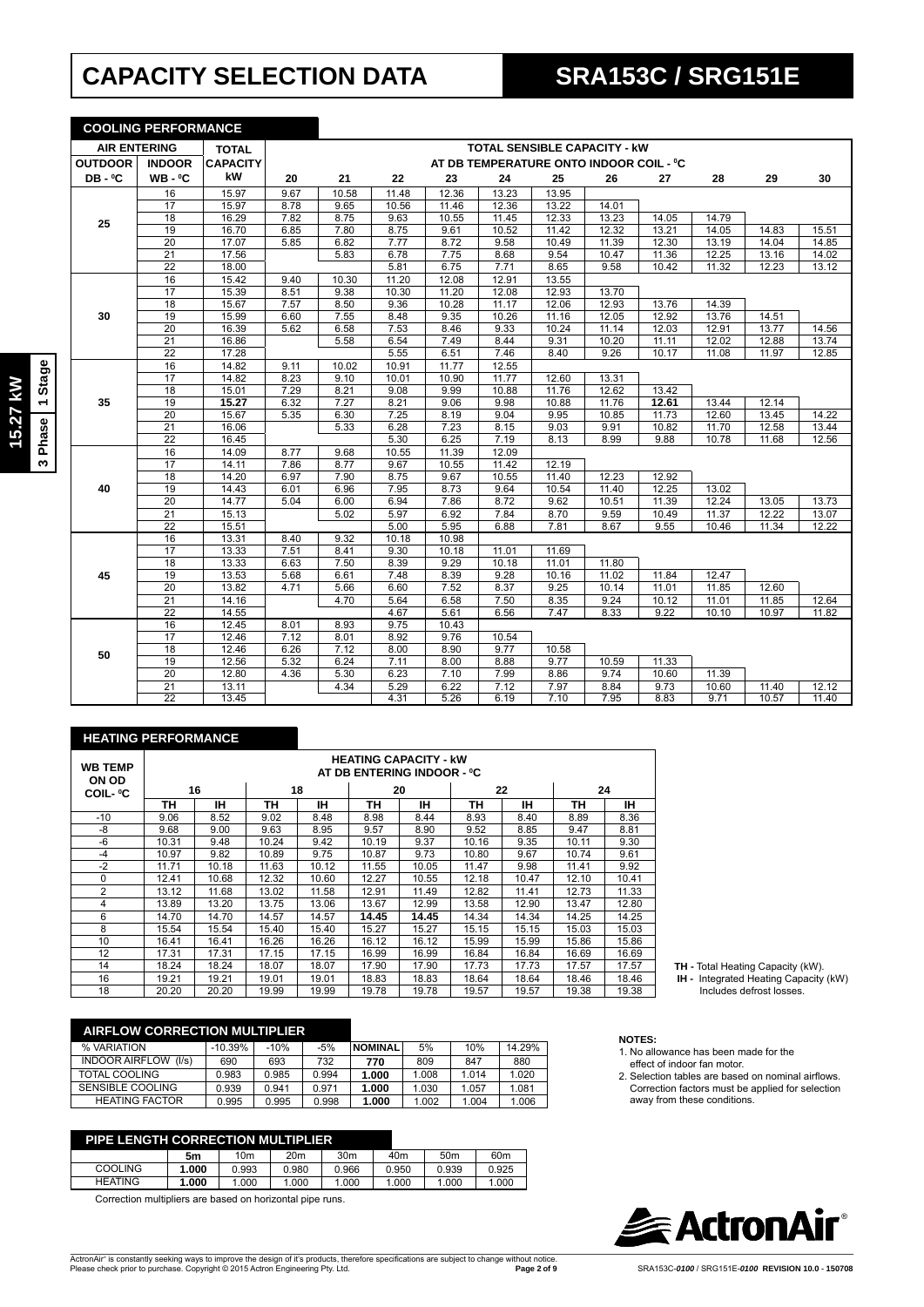## **DIMENSIONS AND FAN CURVE SRA153C / SRG151E**

**15.27 kW**

**15.27 kW** 



ActronAir® is constantly seeking ways to improve the design of it's products, therefore specifications are subject to change without notice.<br>Please check prior to purchase. Copyright © 2015 Actron Engineering Pty. Ltd.

**Page 3 of 9** SRA153C-*0100* / SRG151E-*0100* **REVISION 10.0** - **150708**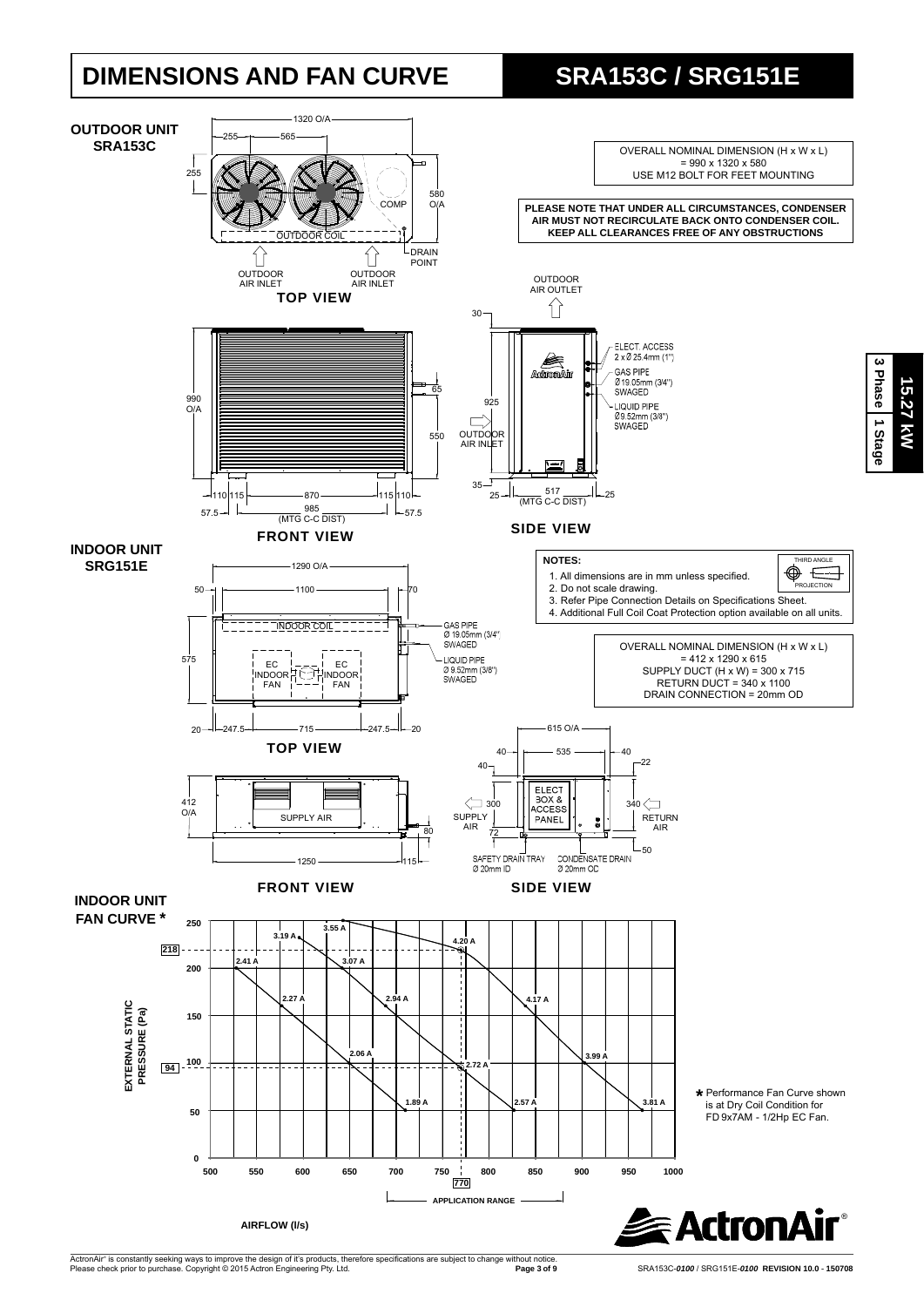### **Outdoor Radiated**

#### **Sound Power**

| Level (SWL) |  |
|-------------|--|
|             |  |

| Fan<br>Speed | Octave Band Centre Frequency (Hz), dB<br>Sound Power Level<br>dB(A) |      |      |      |      |      |      |      |
|--------------|---------------------------------------------------------------------|------|------|------|------|------|------|------|
|              |                                                                     | 125  | 250  | 500  | 1k   | 2k   | 4k   | 8k   |
| Low          | 67.0                                                                | 70.3 | 66.1 | 64.1 | 61.8 | 59.1 | 54.4 | 47.0 |
| High         | 69.0                                                                | 72.1 | 68.6 | 65.6 | 63.9 | 61.3 | 55.0 | 49.3 |

### **Indoor Outlet**

**Sound Power Level (SWL)**

| Airflow<br>Setting | Airflow<br>Li/s | Sound<br>Power Level | Octave Band Centre Frequency (Hz), dB |      |      |      |      |      |      |  |
|--------------------|-----------------|----------------------|---------------------------------------|------|------|------|------|------|------|--|
|                    |                 | dB(A)                | 125                                   | 250  | 500  | 1k   | 2k   | 4k   | 8k   |  |
| Nominal            | 770             | 74.0                 | 71.8                                  | 72.6 | 71.5 | 69.1 | 66.0 | 61.7 | 57.4 |  |

#### **OUTDOOR RADIATED INDOOR OUTLET**





#### **NOTES:**

- 1. Radiated sound power levels are based on ISO 3743-2.
- 2. Outlet sound power levels are based on ISO 13347-2.

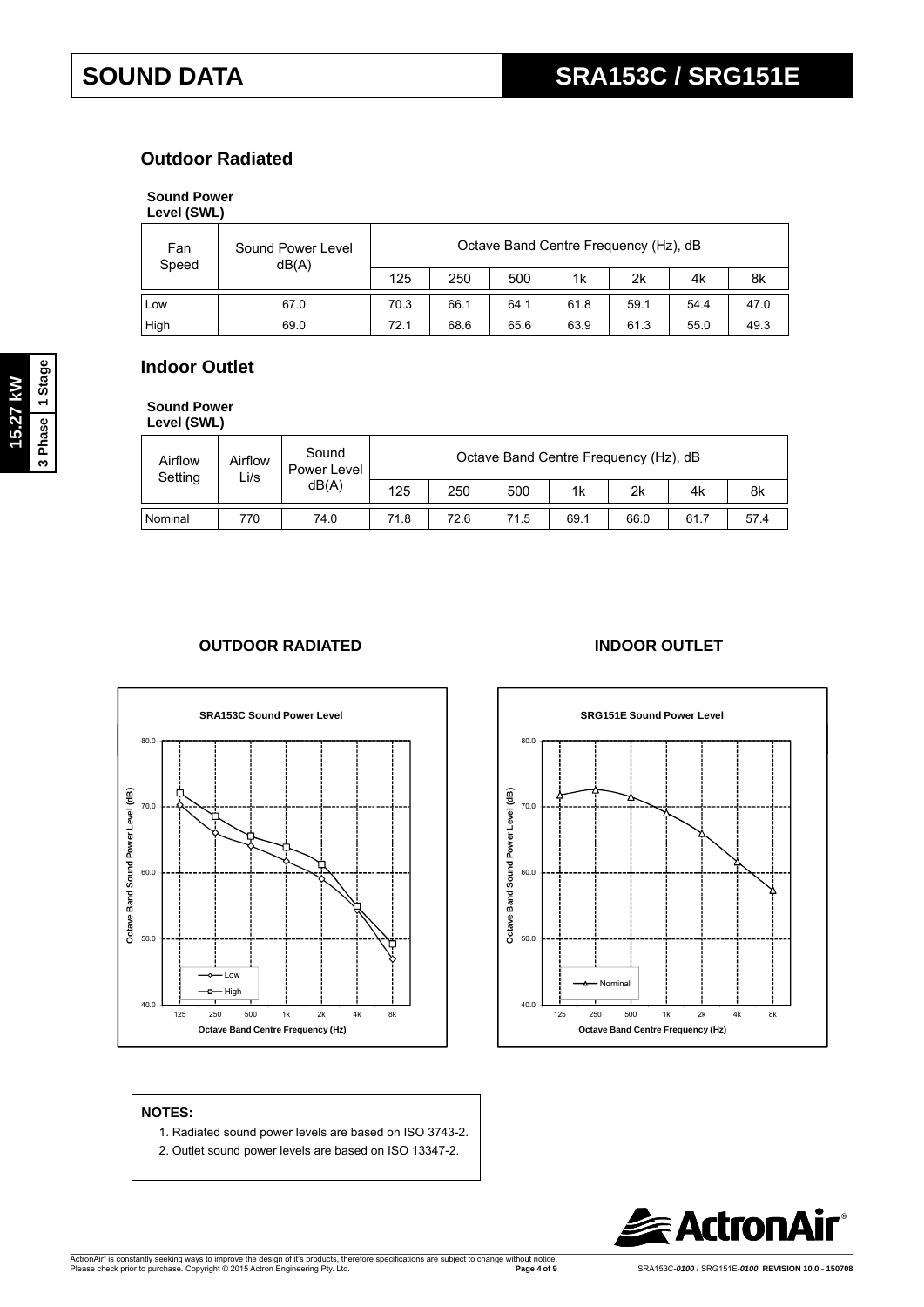| <b>CONSTRUCTION</b>                                                                                                                                                                          |                                                                                  |
|----------------------------------------------------------------------------------------------------------------------------------------------------------------------------------------------|----------------------------------------------------------------------------------|
| <b>CABINET (Indoor Unit)</b>                                                                                                                                                                 | 0.5 - 0.9 mm Galvanized Steel                                                    |
| CABINET (Outdoor Unit)                                                                                                                                                                       | 0.9 - 1.2 mm Zinc & Galv. Steel                                                  |
| SURFACE FINISH (Outdoor Unit)                                                                                                                                                                | 65 µ Baked Polyester Powder Coat                                                 |
| <b>INSULATION (Indoor Unit)</b>                                                                                                                                                              |                                                                                  |
|                                                                                                                                                                                              | 10 mm Foil Faced Polyethylene                                                    |
| TYPE                                                                                                                                                                                         | 12 mm Expanded Polystyrene                                                       |
|                                                                                                                                                                                              |                                                                                  |
| ELECTRICAL                                                                                                                                                                                   |                                                                                  |
| <b>OUTDOOR UNIT</b>                                                                                                                                                                          |                                                                                  |
| Power Supply - 50 Hz                                                                                                                                                                         | 400 Volts x 3 Phase $+ N$<br>380 V - 440 V                                       |
| Voltage Range (min - max)<br>Full Load Amps*                                                                                                                                                 | 11.7                                                                             |
| Rated Load Amps**                                                                                                                                                                            | 7.1                                                                              |
| <b>Approximate Starting Amps</b>                                                                                                                                                             | 51.5                                                                             |
| IP Rating                                                                                                                                                                                    | <b>IP44</b>                                                                      |
| <b>INDOOR UNIT</b>                                                                                                                                                                           |                                                                                  |
| Power Supply - 50 Hz                                                                                                                                                                         | 230 Volts x 1 Phase + N                                                          |
| Voltage Range (min - max)                                                                                                                                                                    | 216 V - 253 V                                                                    |
| Full Load Amps*                                                                                                                                                                              | 4.3                                                                              |
| IP Rating                                                                                                                                                                                    | <b>IP20</b>                                                                      |
| OUTDOOR & INDOOR UNIT (TOTAL)                                                                                                                                                                |                                                                                  |
| Full Load Amps* - Phase 1                                                                                                                                                                    | 16.0                                                                             |
| Full Load Amps* - Phase 2 & 3                                                                                                                                                                | 10.6                                                                             |
| Rated Load Amps**                                                                                                                                                                            | 11.3                                                                             |
| IMPORTANT - The local electricity authority may require limits on starting current and                                                                                                       |                                                                                  |
| voltage drop, please check prior to purchase.                                                                                                                                                |                                                                                  |
| $\star$                                                                                                                                                                                      | Full Load Amps are based on Compressor and Fan Motor's maximum expected current. |
| ** Rated Load Amps are measured and tested in accordance with AS/NZS3823.1.2.                                                                                                                |                                                                                  |
| <b>CABLE SIZE &amp; CIRCUIT BREAKER SIZE</b><br>Suggested minimum cable size should be used as a guide only, refer to AS/NZS 3000<br>"Australian/New Zealand Wiring Rules" for more details. |                                                                                  |
| Cable Size (main line)                                                                                                                                                                       | 2.5 mm <sup>2</sup> (SUGGESTED MINIMUM)                                          |
| Cable Size (indoor to outdoor wire)                                                                                                                                                          | 1.0 mm <sup>2</sup> (SUGGESTED MINIMUM)                                          |
| <b>Circuit Breaker Size</b>                                                                                                                                                                  | 20.0 Amps                                                                        |
| <b>OUTDOOR COIL</b>                                                                                                                                                                          |                                                                                  |
| <b>TUBE TYPE</b>                                                                                                                                                                             | Copper - Rifle Bore                                                              |
| <b>FIN TYPE</b>                                                                                                                                                                              | Aluminium - Wave                                                                 |
|                                                                                                                                                                                              |                                                                                  |
| FACE AREA (m sqr)                                                                                                                                                                            | 1.10                                                                             |
| FIN SPACING (per m)                                                                                                                                                                          | 709                                                                              |
| <b>COIL COATING</b>                                                                                                                                                                          | Blue Epoxy Coat Coil Fin Protection                                              |
| <b>ROWS</b>                                                                                                                                                                                  | ---                                                                              |
| <b>OUTDOOR FAN</b>                                                                                                                                                                           |                                                                                  |
| NUMBER OF FANS x TYPE                                                                                                                                                                        | 2 x Axial                                                                        |
| NUMBER OF BLADES PER FAN                                                                                                                                                                     | 5                                                                                |
| DIAMETER (mm)                                                                                                                                                                                | 450                                                                              |
| <b>OUTPUT KW</b>                                                                                                                                                                             | 0.145                                                                            |
| <b>MOTOR TYPE / DRIVE TYPE</b>                                                                                                                                                               | 6 Pole External Rotor / Direct                                                   |
| <b>FAN SPEED CONTROL</b>                                                                                                                                                                     | 2 Speed via Capacitor                                                            |
| The standard type outdoor fans fitted to this unit will accept up to 5Pa<br>of external static resistance.                                                                                   |                                                                                  |
| <b>INDOOR COIL</b>                                                                                                                                                                           |                                                                                  |
| <b>TUBE TYPE</b>                                                                                                                                                                             | Copper - Rifle Bore                                                              |
| <b>FIN TYPE</b>                                                                                                                                                                              | Aluminium - Louvre                                                               |
| FACE ARE (m sqr)                                                                                                                                                                             | 0.41                                                                             |
| FIN SPACING (per m)                                                                                                                                                                          | 590                                                                              |
| COIL COATING                                                                                                                                                                                 | Blue Epoxy Coat Coil Fin Protection                                              |
| <b>ROWS</b>                                                                                                                                                                                  |                                                                                  |
|                                                                                                                                                                                              |                                                                                  |
| <b>INDOOR FAN</b>                                                                                                                                                                            |                                                                                  |
| NUMBER OF FANS x TYPE                                                                                                                                                                        | 1 x Twin Deck Centrifugal EC Fan                                                 |
| DIAMETER / WIDTH (mm)                                                                                                                                                                        | 240 x 180                                                                        |
| <b>OUTPUT KW</b>                                                                                                                                                                             | 0.373                                                                            |
| MOTOR TYPE / DRIVE TYPE                                                                                                                                                                      | Variable Speed EC Motor / Direct                                                 |

# **SPECIFICATIONS SRA153C / SRG151E**

| <b>COMPRESSOR</b>                                                                                                                                                            |                        |  |                                                             |                                                                                          |  |
|------------------------------------------------------------------------------------------------------------------------------------------------------------------------------|------------------------|--|-------------------------------------------------------------|------------------------------------------------------------------------------------------|--|
| NUMBER PER UNIT x TYPE                                                                                                                                                       |                        |  | 1 x Scroll (Hermetic)                                       |                                                                                          |  |
| <b>FULL LOAD AMPS</b>                                                                                                                                                        |                        |  | 10.0                                                        |                                                                                          |  |
| <b>LOCKED ROTOR AMPS</b>                                                                                                                                                     |                        |  | 51.5                                                        |                                                                                          |  |
|                                                                                                                                                                              | <b>STARTING METHOD</b> |  |                                                             | D.O.L. (optional soft starter)                                                           |  |
| <b>REFRIGERATION SYSTEM</b>                                                                                                                                                  |                        |  |                                                             |                                                                                          |  |
| REFRIGERANT TYPE                                                                                                                                                             |                        |  | <b>R-410A</b>                                               |                                                                                          |  |
| <b>EXPANSION CONTROL</b>                                                                                                                                                     |                        |  | <b>Direct Expansion Orifice</b>                             |                                                                                          |  |
| FACTORY CHARGE (grams)                                                                                                                                                       |                        |  | 4650                                                        |                                                                                          |  |
| PRE-CHARGE LENGTH (metres)                                                                                                                                                   |                        |  | 15                                                          |                                                                                          |  |
| ADDITIONAL REF. CHARGE (qm/m)                                                                                                                                                |                        |  | 50                                                          |                                                                                          |  |
| <b>FILTER DRIER</b>                                                                                                                                                          |                        |  |                                                             |                                                                                          |  |
| <b>CONNECTION SIZE &amp; TYPE</b>                                                                                                                                            |                        |  |                                                             | 9.5 mm (3/8") ODF Soldered Bi-Flow                                                       |  |
| FACTORY SUPPLIED / FITTED                                                                                                                                                    |                        |  | No                                                          |                                                                                          |  |
| See Installation Section for complete Filter Drier specifications.                                                                                                           |                        |  |                                                             |                                                                                          |  |
| <b>INTERCONNECTING PIPE RUN</b>                                                                                                                                              |                        |  |                                                             |                                                                                          |  |
| MAX PIPE LENGTH (metres)                                                                                                                                                     |                        |  | 60                                                          |                                                                                          |  |
| MAX. VERTICAL LENGTH (metres)                                                                                                                                                |                        |  |                                                             | 20 (Included in Max. Pipe Length)                                                        |  |
| FIELD PIPE SIZES                                                                                                                                                             |                        |  |                                                             |                                                                                          |  |
| <b>Liquid Pipe</b>                                                                                                                                                           |                        |  | 9.52 mm (3/8")                                              |                                                                                          |  |
| Gas Pipe                                                                                                                                                                     |                        |  | 19.05 mm (3/4")                                             |                                                                                          |  |
| PIPE CONNECTIONS                                                                                                                                                             |                        |  |                                                             |                                                                                          |  |
| Indoor                                                                                                                                                                       | <b>Liquid Pipe</b>     |  |                                                             | 9.52 mm (3/8") Swaged to fit                                                             |  |
|                                                                                                                                                                              |                        |  | 9.52 mm (3/8") field pipe                                   |                                                                                          |  |
|                                                                                                                                                                              | Gas Pipe               |  | 19.05 mm (3/4") Swaged to fit<br>19.05 mm (3/4") field pipe |                                                                                          |  |
| Outdoor                                                                                                                                                                      | <b>Liquid Pipe</b>     |  |                                                             | $9.52$ mm $(3/8)$ Swaged to fit<br>9.52 mm (3/8") field pipe                             |  |
|                                                                                                                                                                              | Gas Pipe               |  |                                                             | 19.05 mm (3/4") Swaged to fit<br>19.05 mm (3/4") field pipe                              |  |
| <b>CONNECTION TYPE</b>                                                                                                                                                       |                        |  | Solder                                                      |                                                                                          |  |
| Insulate both gas and liquid pipes separately.                                                                                                                               |                        |  |                                                             |                                                                                          |  |
| <b>PROTECTION DEVICES</b>                                                                                                                                                    |                        |  |                                                             |                                                                                          |  |
| HIGH PRESSURE CUTOUT SWITCH                                                                                                                                                  |                        |  | Nonadjustable (Automatic Reset)                             |                                                                                          |  |
| LOW PRESSURE CUTOUT SWITCH                                                                                                                                                   |                        |  | Nonadjustable (Automatic Reset)                             |                                                                                          |  |
| COMPRESSOR MOTOR TEMP.                                                                                                                                                       |                        |  | Internal Thermal Cut-Out                                    |                                                                                          |  |
| <b>INDOOR FAN OVERLOAD</b>                                                                                                                                                   |                        |  | Internal Thermal Cut-Out                                    |                                                                                          |  |
| OUTDOOR FAN OVERLOAD                                                                                                                                                         |                        |  | Internal Thermal Cut-Out                                    |                                                                                          |  |
| SUMP HEATER WATTS*                                                                                                                                                           |                        |  | 30 W during Compressor Off Cycle                            |                                                                                          |  |
| * Crankcase Heater is to be disconnected for pipe lengths 8m or less.                                                                                                        |                        |  |                                                             |                                                                                          |  |
| <b>ELECTRIC CONTROLS</b>                                                                                                                                                     |                        |  |                                                             |                                                                                          |  |
| DEFROST METHOD                                                                                                                                                               |                        |  | Reverse Cycle                                               |                                                                                          |  |
| <b>DEFROST TYPE</b>                                                                                                                                                          |                        |  | <b>Adaptive Demand Defrost</b>                              |                                                                                          |  |
| <b>CONTROL CIRCUIT BREAKER</b>                                                                                                                                               |                        |  | 10.0 Amps                                                   |                                                                                          |  |
| CONTROL FIELD WIRING                                                                                                                                                         |                        |  |                                                             | 2 Core 14 / 0.20 Screened Cable                                                          |  |
| OPERATING RANGE<br>It is essential that the unit is correctly sized for the application and operates within its<br>recommended range of operating conditions as shown below. |                        |  |                                                             |                                                                                          |  |
| <b>MODE</b>                                                                                                                                                                  | <b>RANGE</b>           |  | <b>INDOOR</b><br><b>AIR INTAKE</b><br><b>TEMPERATURE</b>    | <b>OUTDOOR</b><br><b>AIR INTAKE</b><br>TEMPERATURE                                       |  |
| Cooling                                                                                                                                                                      | Max.                   |  | 29°C DB / 19°C WB                                           | 50°C DB                                                                                  |  |
|                                                                                                                                                                              | Min.                   |  | 20°C DB / 15°C WB                                           | 15°C DB                                                                                  |  |
| Heating                                                                                                                                                                      | Max.                   |  | 24°C DB                                                     | 21°C DB / 16°C WB                                                                        |  |
|                                                                                                                                                                              | Min.                   |  | 16°C DB                                                     | -10 $\rm ^{\circ}$ CDB                                                                   |  |
| <b>AIR FILTERS</b>                                                                                                                                                           |                        |  |                                                             | All return air including fresh air must have adequate filters supplied and fitted by the |  |

All return air including fresh air must have adequate filters supplied and fitted by the installing contractor. Filters must be located in accessible location between the return air grille and the unit.<br>
ActronAir<sup>®</sup> does



**3 Phase**

**15.27 kW**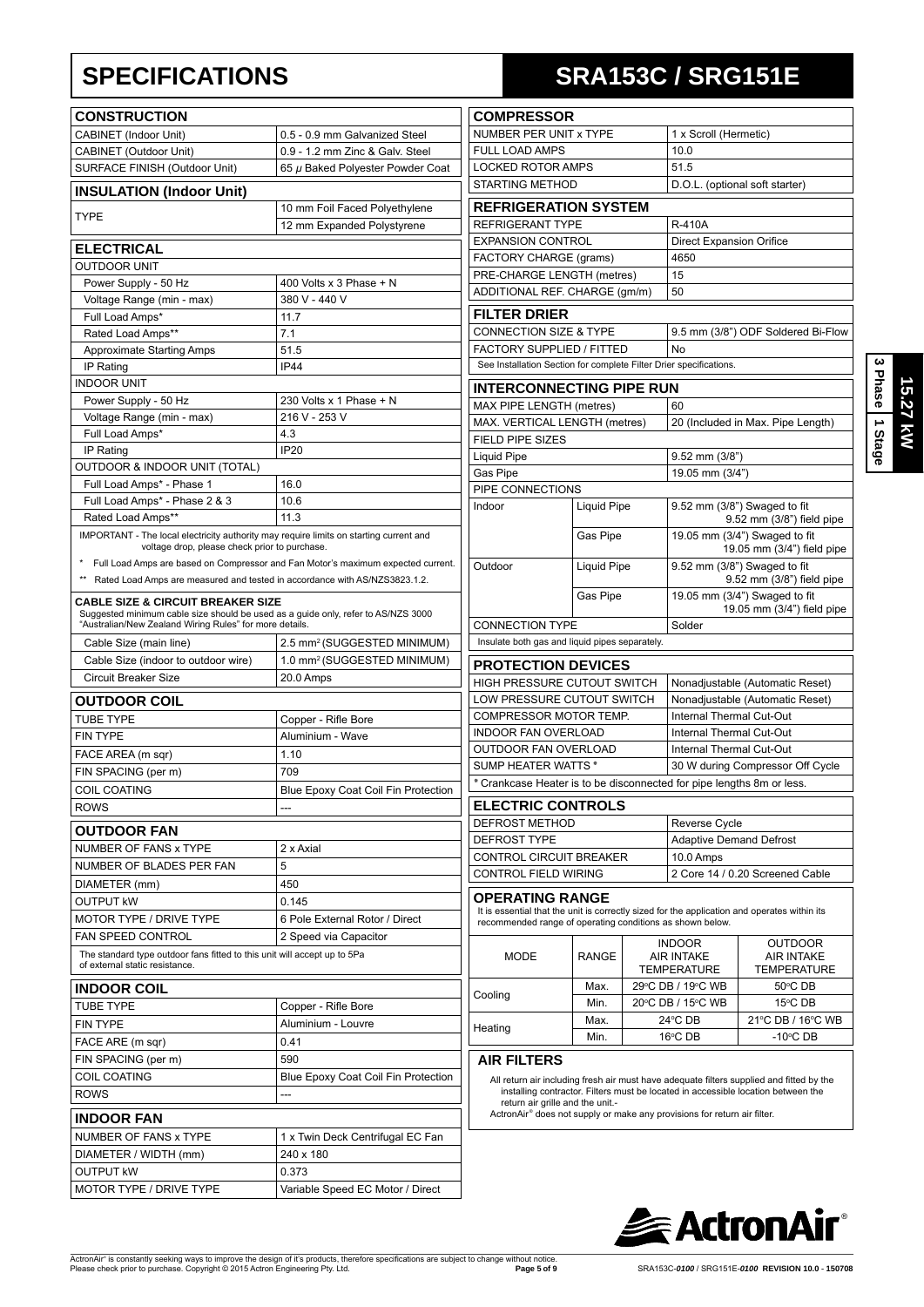

**15.27 kW**

15.27 kW

# **WIRING DIAGRAM SRA153C / SRG151E**

ActronAir® is constantly seeking ways to improve the design of it's products, therefore specifications are subject to change without notice.<br>Please check prior to purchase. Copyright © 2015 Actron Engineering Pty. Ltd.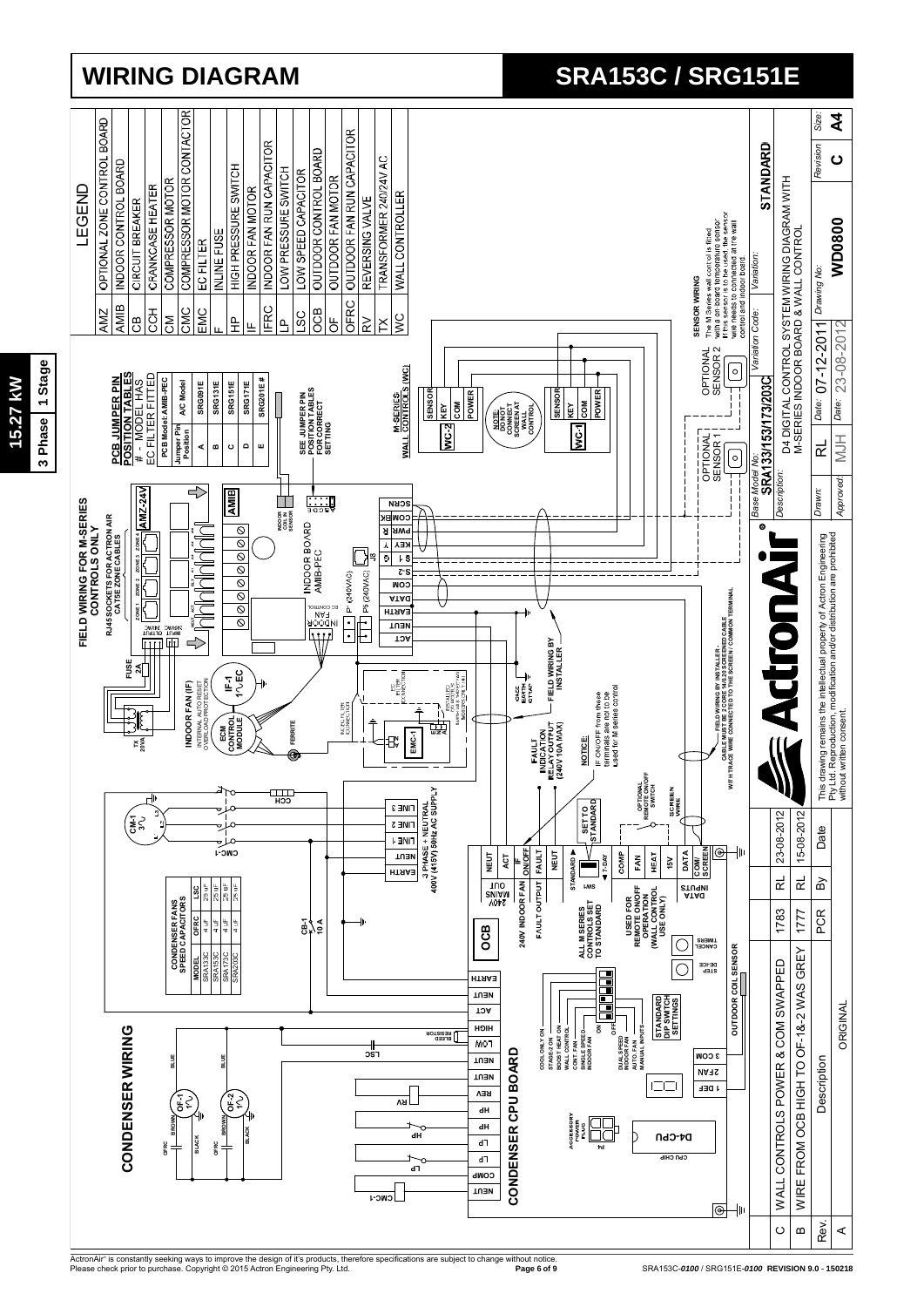# **OUTDOOR UNIT VARIATION SRA153C-H**

### **H** OUTDOOR UNIT - HORIZONTAL DISCHARGE FANS 5 Pa



#### **MINIMUM SERVICE ACCESS CLEARANCES & AIRFLOW SPACE ALLOWANCES**



**TOP VIEW**

ActronAir® is constantly seeking ways to improve the design of it's products, therefore specifications are subject to change without notice.<br>Please check prior to purchase. Copyright © 2015 Actron Engineering Pty. Ltd.

**PLEASE NOTE THAT UNDER ALL CIRCUMSTANCES, CONDENSER AIR MUST NOT RECIRCULATE BACK ONTO CONDENSER COIL. KEEP ALL CLEARANCES FREE OF ANY OBSTRUCTIONS**

| <b>STACKING OF UNITS</b>                             |                                         |  |  |  |  |
|------------------------------------------------------|-----------------------------------------|--|--|--|--|
| ONE IN FRONT OF THE OTHER<br>(DISTANCE BET. LF & LR) | SIDE BY SIDE<br>(DISTANCE BET. LF & RF) |  |  |  |  |
| 600 mm                                               | 1500 mm                                 |  |  |  |  |

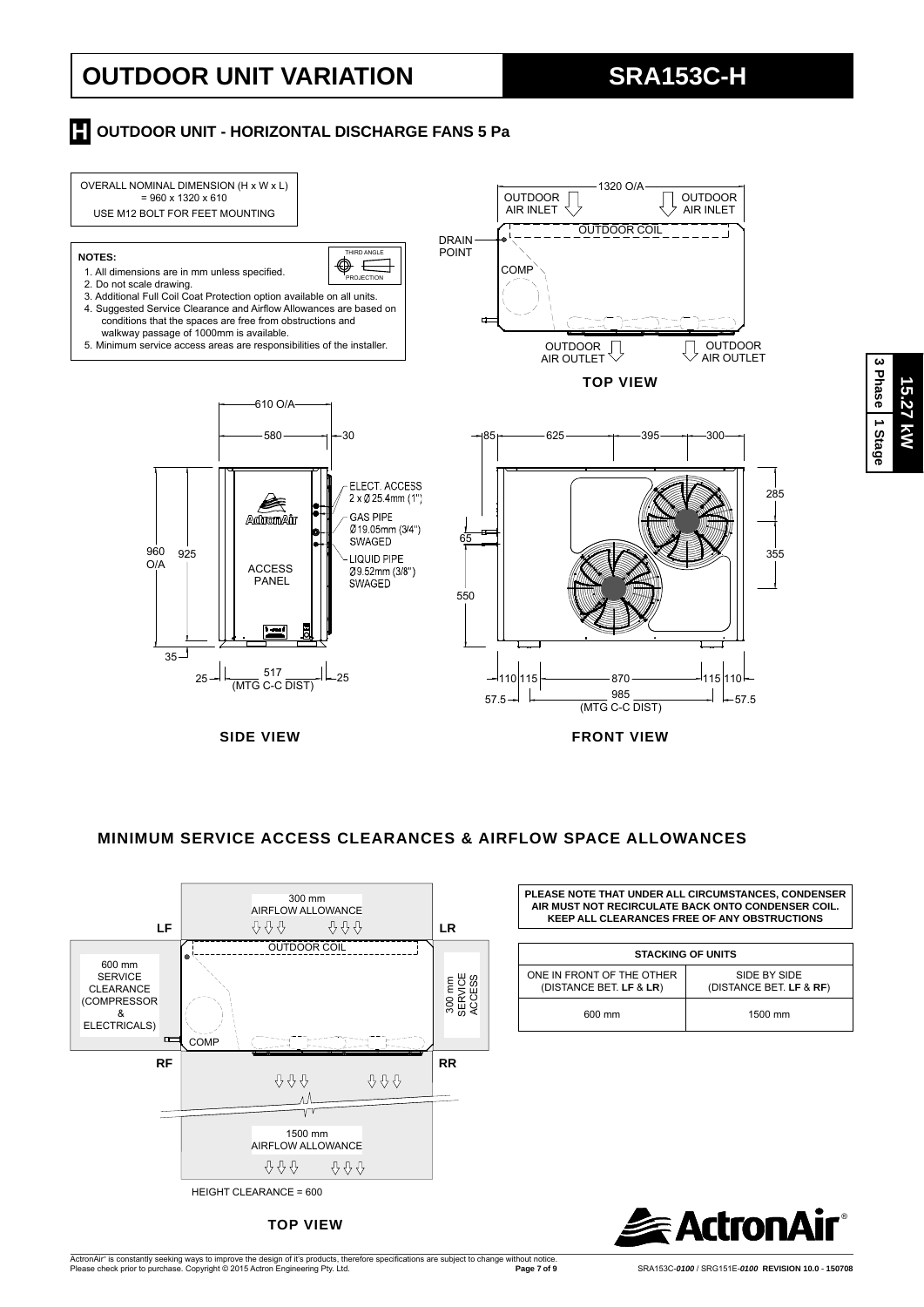### **INDOOR UNIT - UPRIGHT FAN COIL WITH VERTICAL DISCHARGE V**



**FRONT VIEW**

#### **MINIMUM SERVICE ACCESS CLEARANCES & AIRFLOW SPACE ALLOWANCES**



HEIGHT CLEARANCE = DUCT WORK

**TOP VIEW**

| THIRD ANGLE<br><b>NOTES:</b><br>1. All dimensions are in mm unless specified.<br>PROJECTION<br>2. Do not scale drawing.<br>3. Refer Fan Curve to corresponding standard SRG151E model.<br>4. Additional Full Coil Coat Protection option available on all units.<br>5. Suggested Service Clearance and Airflow Allowances are based on<br>conditions that the spaces are free from obstructions and<br>walkway passage of 1000mm is available.<br>6. Minimum service access areas are responsibilities of the installer. |                                         |  |  |  |  |  |  |  |  |
|--------------------------------------------------------------------------------------------------------------------------------------------------------------------------------------------------------------------------------------------------------------------------------------------------------------------------------------------------------------------------------------------------------------------------------------------------------------------------------------------------------------------------|-----------------------------------------|--|--|--|--|--|--|--|--|
| <b>STACKING OF UNITS</b>                                                                                                                                                                                                                                                                                                                                                                                                                                                                                                 |                                         |  |  |  |  |  |  |  |  |
| ONE IN FRONT OF THE OTHER<br>(DISTANCE BET. LF & LR)                                                                                                                                                                                                                                                                                                                                                                                                                                                                     | SIDE BY SIDE<br>(DISTANCE BET. LF & RF) |  |  |  |  |  |  |  |  |
| 600 mm                                                                                                                                                                                                                                                                                                                                                                                                                                                                                                                   | 1000 mm                                 |  |  |  |  |  |  |  |  |